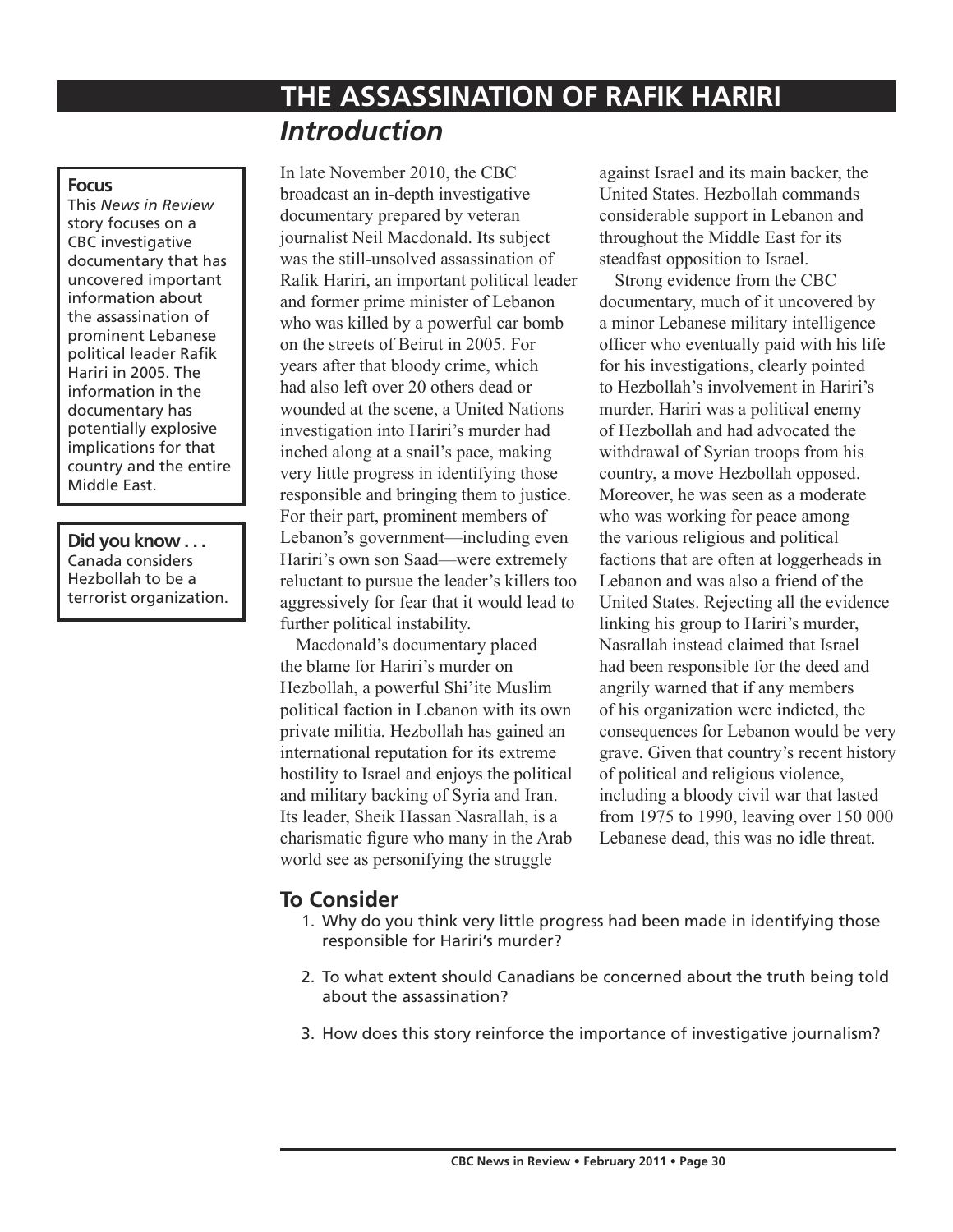# **THE ASSASSINATION OF RAFIK HARIRI** *Video Review*

# **Pre-viewing Questions**

With a partner or in a small group, discuss and respond to the following questions.

- 1. How much do you know about the conflict in the Middle East and the main countries and groups involved in it?
- 2. How much do you know about the country of Lebanon and how the Middle East conflict has affected it?
- 3. Why do you think political groups sometimes resort to the tactic of assassinating their opponents? Can you think of any recent examples of political assassinations, either successful or unsuccessful?
- 4. Why do you think some countries are more prone to acts of political violence, including assassinations and revolts, than Canada is?
- 5. How can a piece of investigative journalism, such as a television documentary on an unsolved crime, lead to a solution of the mystery? Can you think of any examples?

## **Viewing Questions**

As you watch the video, respond to the questions in the spaces provided.

- 1. What Arab neighbour of Lebanon has stationed troops there for years?
- 2. What is the name of the Lebanese Shi'ite Muslim group whose militia is more powerful than Lebanon's army?
- 3. What Middle Eastern country has attacked Lebanon on numerous occasions?

#### **Did you know . . .** Sunni and Shi'ite Muslims, Christians, and Druze are the four main religious groups in Lebanon. They have been fighting against

each other throughout the country's history.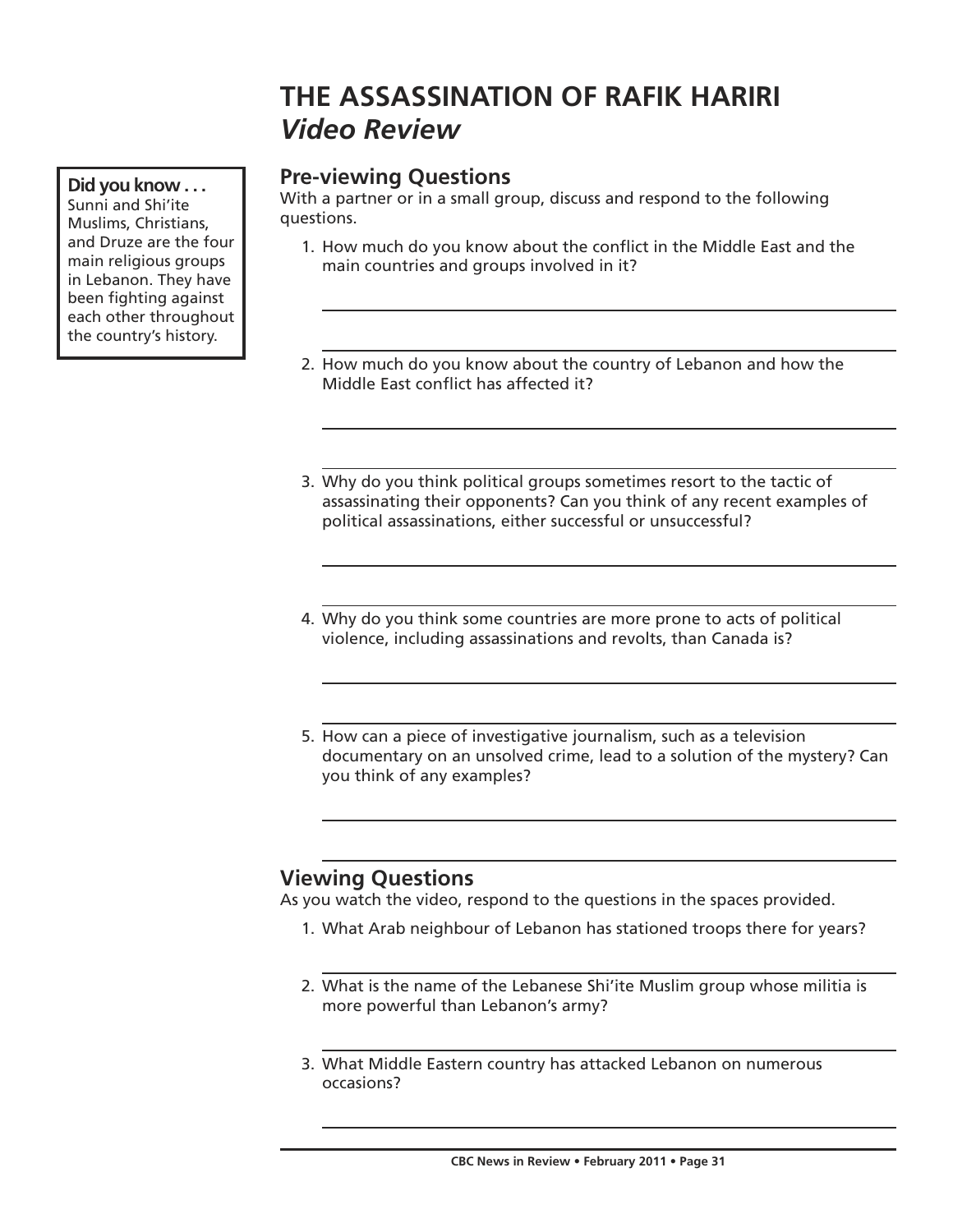- 4. Who was Rafik Hariri? When, where, and how was he killed?
- 5. Who was the Lebanese police captain who believed he had solved the mystery of Hariri's assassination, and what happened to him?
- 6. What two demands had Hariri been making prior to his assassination?
- 7. What criticisms were directed at the UN investigation into Hariri's murder?
- 8. How did Wissam Eid use records of cell phone calls to implicate Hezbollah in Hariri's killing?
- 9. What were the "red" and "blue" networks of cell phones that Eid believed were involved in the plot to assassinate Hariri?
- 10. What happened to Wissam Eid on January 25, 2008?
- 11. Why are Lebanon's political leaders, including Hariri's son Saad, reluctant to pursue the investigation into the assassination if it proves that Hezbollah was involved in it?
- 12. How has Hezbollah responded to the accusations that it was responsible for assassinating Hariri?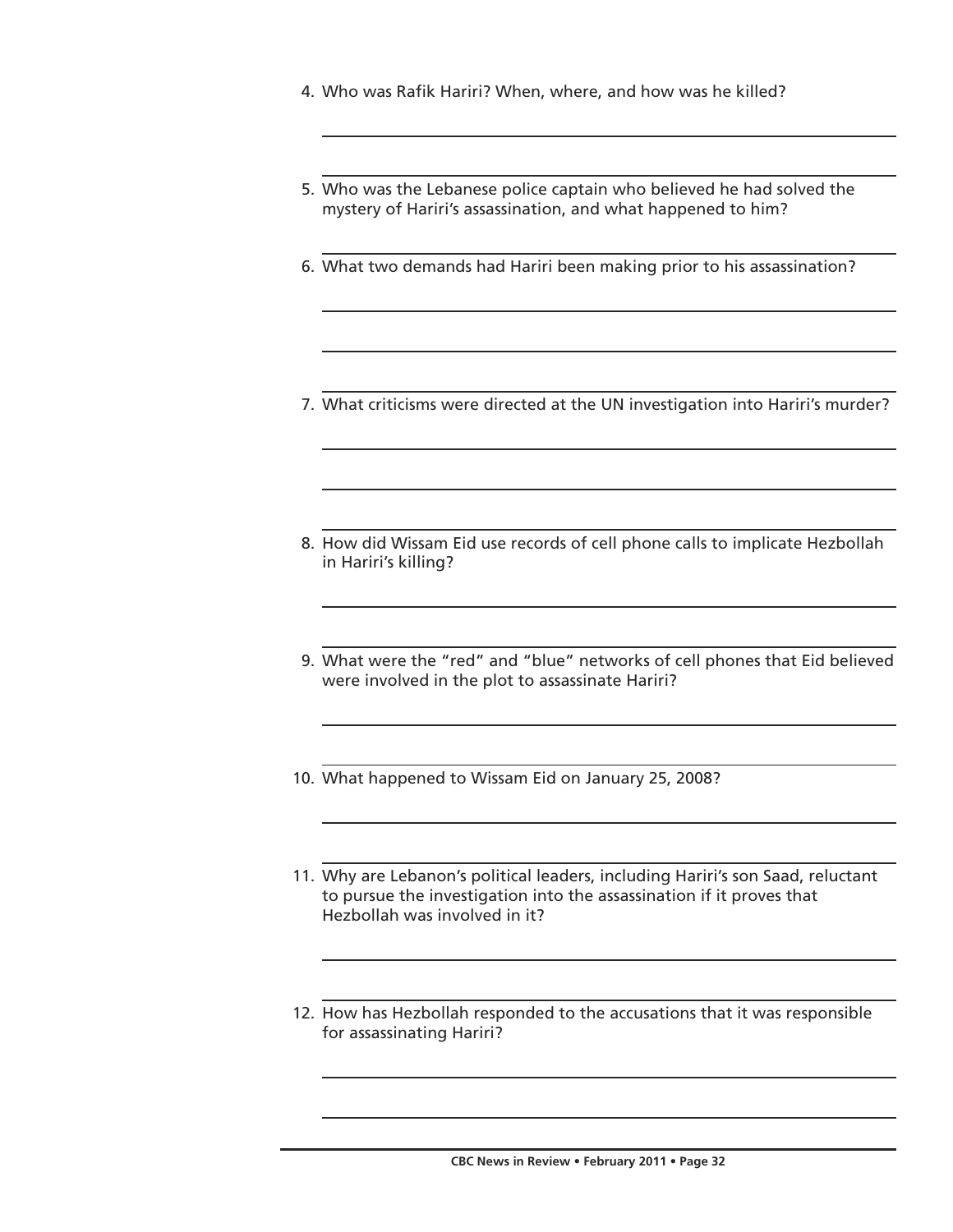13. According to former U.S. Middle East envoy Scott Carpenter, how likely is it that Hezbollah will ever be brought to account for Hariri's assassination?

### **Post-viewing Questions**

- 1. Now that you have watched the video, revisit your responses to the Previewing Questions. How has watching this video helped you to respond to the questions in greater depth?
- 2. Do you think the evidence presented in the CBC investigative documentary is sufficient to prove that Hezbollah was responsible for the assassination of Rafik Hariri? Why or why not?
- 3. Do you think it is likely that any indictments issued against Hezbollah members for Hariri's assassination might lead to a new civil war in Lebanon? Why or why not?
- 4. Do you agree with former U.S. envoy Scott Carpenter that Hariri's assassination is likely to be a case of "getting away with murder"? Why or why not?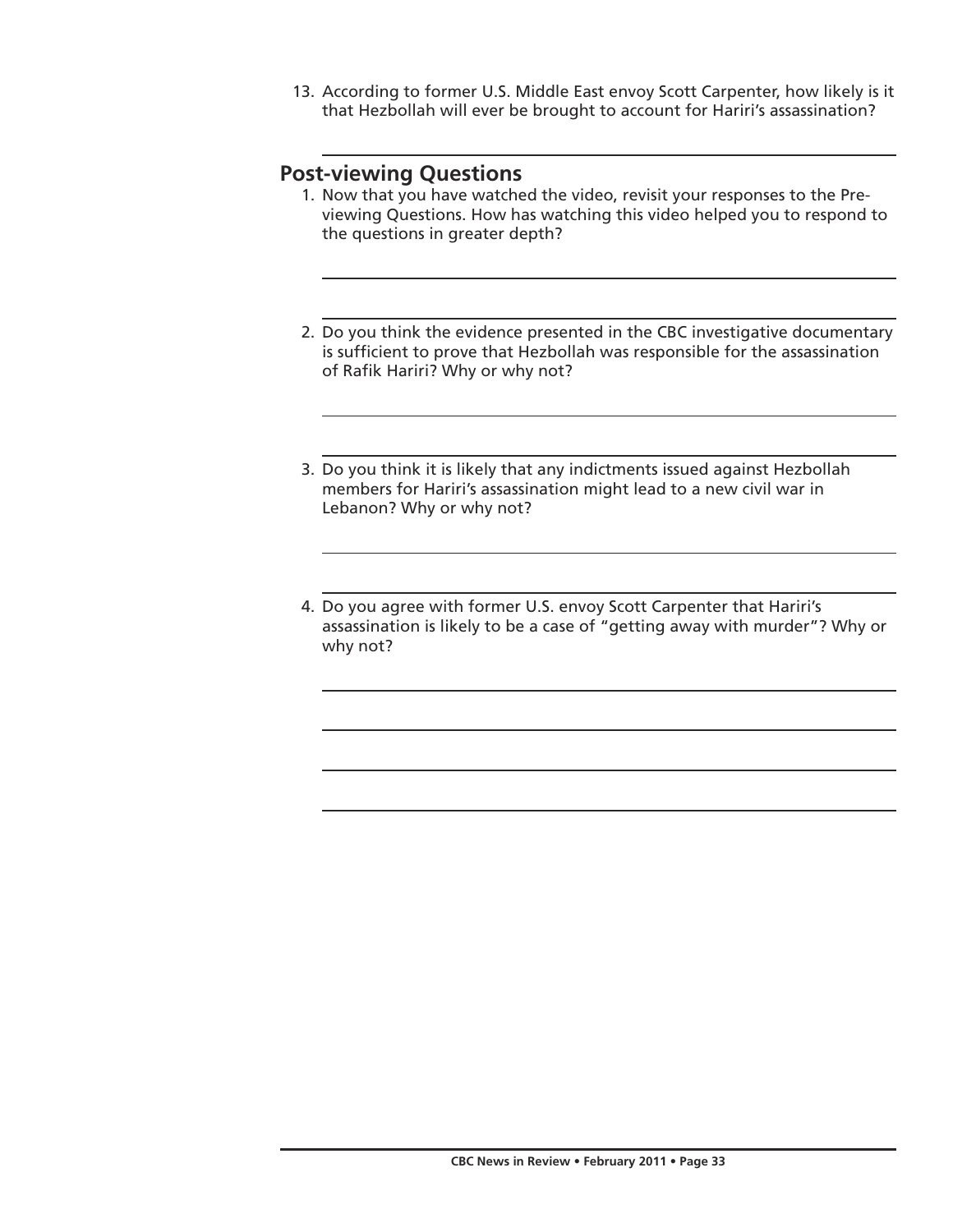# **THE ASSASSINATION OF RAFIK HARIRI** *The Life and Death of "Mr. Lebanon"*

# **Focus for Reading**

As you read this section, focus on what you consider to be the highlights in the life and career of Rafik Hariri. Which helped him to become a successful businessman and an important political figure in Lebanon?

# **To Consider**

Why might someone who was a multimillionaire choose to go into politics, an occupation that doesn't pay a huge amount of money?

## **Early Years**

The blast that killed Rafik Hariri, along with 21 others, on a downtown Beirut street on February 14, 2005, marked the abrupt and untimely end of a brilliant political career. To his many supporters in the country, Hariri enjoyed the nickname "Mr. Lebanon" for his efforts at achieving reconciliation and reconstruction after the country's violent civil war. But to his almost equally numerous opponents, he was viewed with suspicion as someone who opposed Syria's presence in the country and was overly friendly to the United States and its Middle Eastern proxy state, Israel. Hariri commanded a strong popular base among Lebanon's Sunni Muslim community, of which he was a member, along with the country's large Christian and Druze minorities. But to the 40 per cent of the population subscribing to the Shi'ite branch of the Islamic faith, most of whom supported Hezbollah, Hariri was regarded far less favourably.

Rafik Hariri was born into a Sunni Muslim family of modest means on November 1, 1944. His parents considered the education of Hariri and his siblings to be of primary importance, and after completing high school he took a degree in business administration at Beirut's Arab University. His golden opportunity came after moving to Saudi Arabia in 1965. There he joined a French construction firm that was

contracted to build one of the country's first deluxe hotels in Ta'if. Hariri completed this project so successfully that the Saudi royal family gave the firm an exclusive contract for all its future mega-construction plans. Within only a few years, thanks to his wealthy Saudi sponsors, Rafik Hariri had become a self-made multimillionaire. He would go on to amass a personal fortune that eventually earned him a spot on *Forbes* magazine's list of the world's 100 wealthiest individuals.

## **Rise of a Politician**

Hariri lived for many years in Saudi Arabia, cultivating his contacts with his personal friend Prince Fahd. When Fahd became king he appointed Hariri his representative at many international conferences and diplomatic discussions whose purpose was to resolve the longrunning and violent civil war that had broken out in his native Lebanon in 1975. At the same time, Hariri also involved himself in numerous philanthropic projects designed to provide financial aid to the many victims of the civil war and to rebuild Lebanon's shattered infrastructure. His diplomatic skills also paid off in 1989, when Saudi Arabia brokered the Ta'if Accord, which ended the Lebanese civil war and committed the warring factions to work together to achieve national reconciliation and power-sharing in its uncertain aftermath.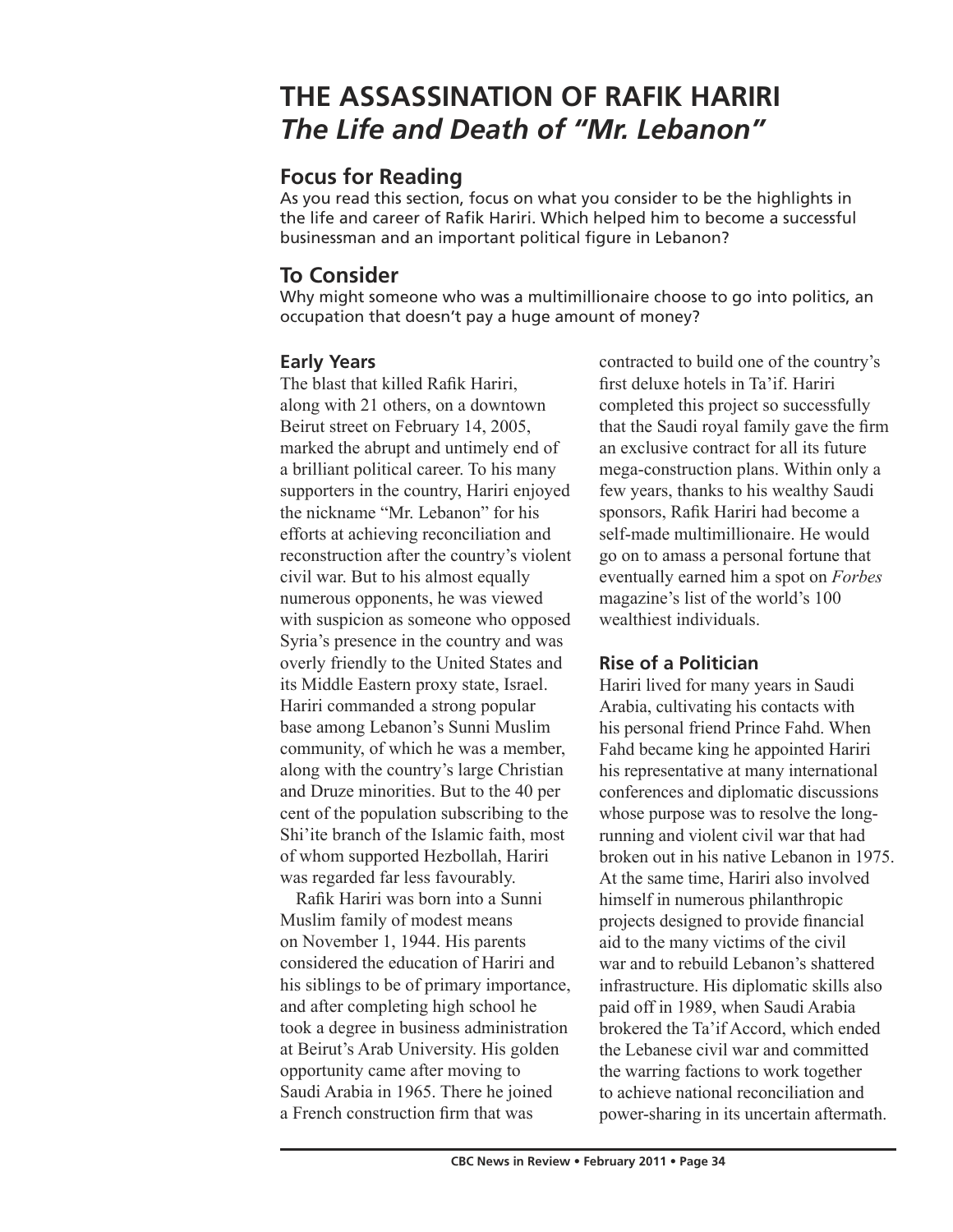**Did you know . . .** Rafik Hariri donated \$12-million of his own money to help clean up the streets of Beirut.

In the early 1990s, with the war over, the time proved right for Hariri's return to his home country. By now a very successful businessman whose personal fortune was estimated in the tens of millions of dollars and growing rapidly, he was ready to enter Lebanon's fractious political arena. Many moderates saw him as a consensus-builder who might be able to overcome the bitter political divisions that were a legacy of the war. Lebanese Sunni Muslims and Christians especially endorsed him as someone who could stand up to the increasing influence of the large and well-organized Shi'ite minority and its rising political and military faction, Hezbollah. In 1992, Hariri became Prime Minister of Lebanon for the first time and immediately set to work attracting foreign investment and loans to help rebuild the country's war-ravaged economy.

As the head of a large construction company called Soliere, which was supported by both the Lebanese government and substantial foreign investors, Hariri unveiled an ambitious plan called "Horizon 2000." The plan would promote post-war reconstruction, especially in the capital, Beirut. He attracted billions of dollars in lowinterest loans from foreign backers, largely as a result of the many contacts he had made in international financial circles. His goal was to create a business-friendly environment in Lebanon, showcasing it to the world, and especially to the West as a stable, modern, and peaceful country. Under his supervision, Beirut was transformed from a crumbling war zone into an attractive, bustling seaside city with tall office buildings, wide, tree-lined thoroughfares, state-of-the-art hospitals and schools, and a thriving cultural scene. However, a financial crisis at the end of the 1990s slowed the nation's

recovery and temporarily cast a cloud over Hariri's political prospects, and he was forced to leave office in 1998.

#### **Hariri's Last Struggles**

In 2000, Hariri again assumed the position of Prime Minister of Lebanon. By this time the country was facing three serious challenges: the long-running Syrian occupation, the rising influence of Hezbollah, and frequent Israeli military incursions into the south of the country. Although Hariri was a strong opponent of Hezbollah, he was forced to acknowledge that it was the only group powerful enough to resist Israel and defend Lebanon's southern frontier. And while he bitterly resented Syria's military presence in his country—and the political leverage this gave Damascus over Lebanese politics—he was also enough of a realist to recognize that it was not going to end any time soon. At a high-level meeting with Syria's President Bashar al-Assad in August 2004, Hariri was warned not to oppose extending the term of his political rival, Emile Lahoud, as the country's president. According to one witness at the meeting, al-Assad is supposed to have told Hariri, "Lahoud is me, and if you want me out of Lebanon, I will break Lebanon" ("Biography: Mr. Rafik Hariri," [www.hariri.com/english.](http://www.hariri.com/english.aspx?ID=466) [aspx?ID=466](http://www.hariri.com/english.aspx?ID=466)). This was seen by many as a thinly veiled threat against Hariri's life.

Unable to resolve the growing conflicts in his country, Hariri left office for the last time on October 20, 2004, but remained a potent force on Lebanon's increasingly dangerous political stage. On February 14, 2005, as his motorcade drove past the St. George Hotel, a mammoth explosion ripped apart his vehicle, causing a scene of total devastation. The bomb that killed Hariri, his bodyguards, the former finance minister, and many other innocent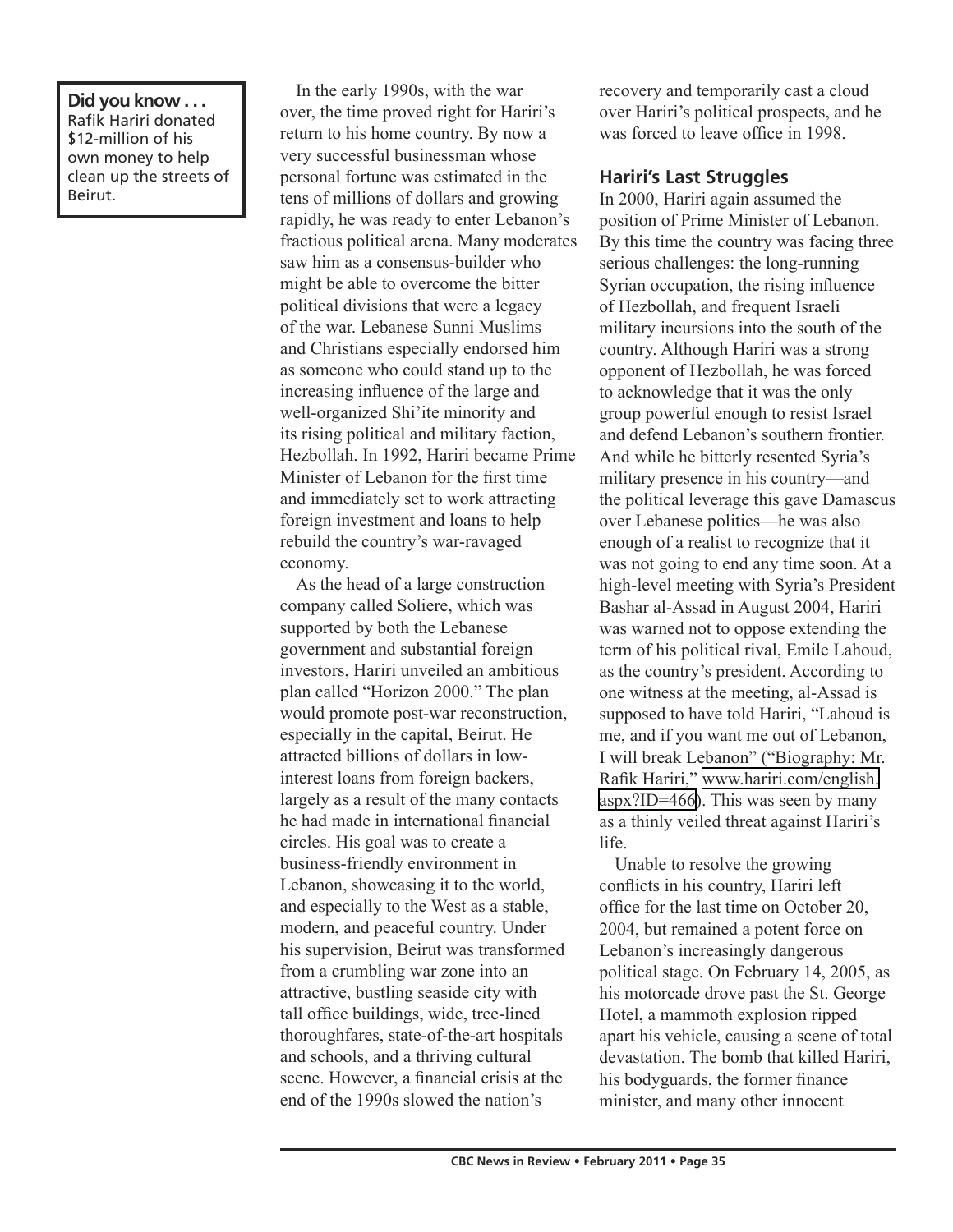bystanders, was estimated to have the explosive power of 1 000 kg of TNT. For "Mr. Lebanon," it marked the abrupt end of a political career that appeared far from over, and for his many supporters in the country it was a moment of grief, followed by anger and loud demands

that his killers be identified and held to account for his murder. The site of what his followers call his "martyrdom" is now marked by a larger-than-life statue of Hariri and a sign that indicates the number of days that have elapsed since his assassination.

## **Follow-up**

- 1. With a partner or in a small group, compare your responses with the Focus for Reading at the beginning of this section. What factors do you consider to have been most important in accounting for Rafik Hariri's success in business and politics?
- 2. With your partner or group, prepare a brief obituary of Rafik Hariri based on the information in this section, evaluating his life and achievements and how his assassination has affected Lebanon and the Middle East.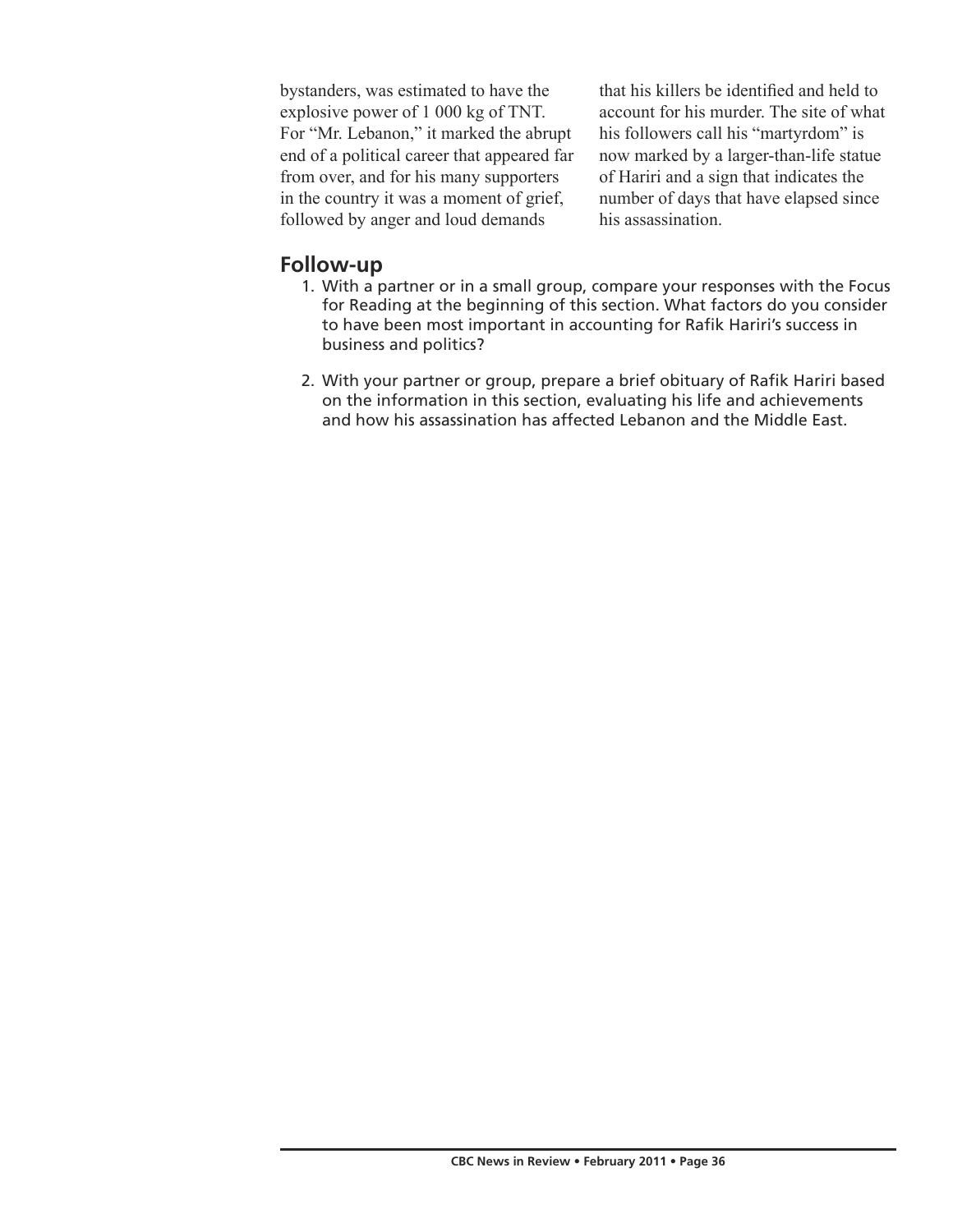# **THE ASSASSINATION OF RAFIK HARIRI** *Lebanon: Historical Background*

# **Focus for Reading**

In your notebook create an organizer like the one below. As you read the following information on the history of Lebanon, record key points in your organizer. You should be able to enter at least two or three points in each section of your chart. You will be using this information in the activities that follow the text material.

- It is an Arab country in the Middle East with Christian, Muslim, and Druze inhabitants.
- Lebanon tried to stay out of the conflicts between Israel and the Arab states
- The influx of Palestinian refugees after the 1967 Arab-Israeli war complicated Lebanon's political situation.

Independence and the Legacy of Colonialism

Civil War and Foreign Intervention

The Rise of Hezbollah

The "Cedar Revolution"

•

•

•

•

"The problem with Lebanon is perfectly simple, even if the Western powers prefer to ignore it. It is a confessional [religiousbased] state . . . created by the French. The problem is that to become a modern state it must de-confessionalize [become non-religious]. But Lebanon cannot do so. Its identity is sectarianism [religious divisions] and that is its tragedy. And it has, President Sarkozy please take note, a French beginning point." — Robert Fisk ("Lebanon in limbo: A nation haunted by the murder of Rafiq Hariri," *The Independent,* January 14, 2011)

### **Independence and the Legacy of Colonialism**

The Middle Eastern nation of Lebanon achieved its independence on November 22, 1943. Prior to that date, it had been under French control, granted to that

country as a League of Nations mandate at the end of the First World War. A predominantly Arab nation, Lebanon had been part of the Ottoman or Turkish Empire for centuries until it collapsed in 1918 after losing the war as an ally of Germany.

Under a National Covenant that the major Lebanese political parties agreed to shortly before achieving independence from France, governmental power was to be shared among the various religious communities living in Lebanon on the basis of the 1932 census. At that time, Christians formed a slight majority of the population. The country's large Muslim minority was split between Sunni and Shi'ite branches. And there was also a small but influential Druze minority, located mainly in the rural northern part of the country.

Lebanon: Historical Background • Lebanon won its independence from France in 1943. during the 1950s and 60s.

#### **Did you know . . .** Beirut is nicknamed "the Paris of the Middle East." This

is a reflection of the French legacy in

Lebanon.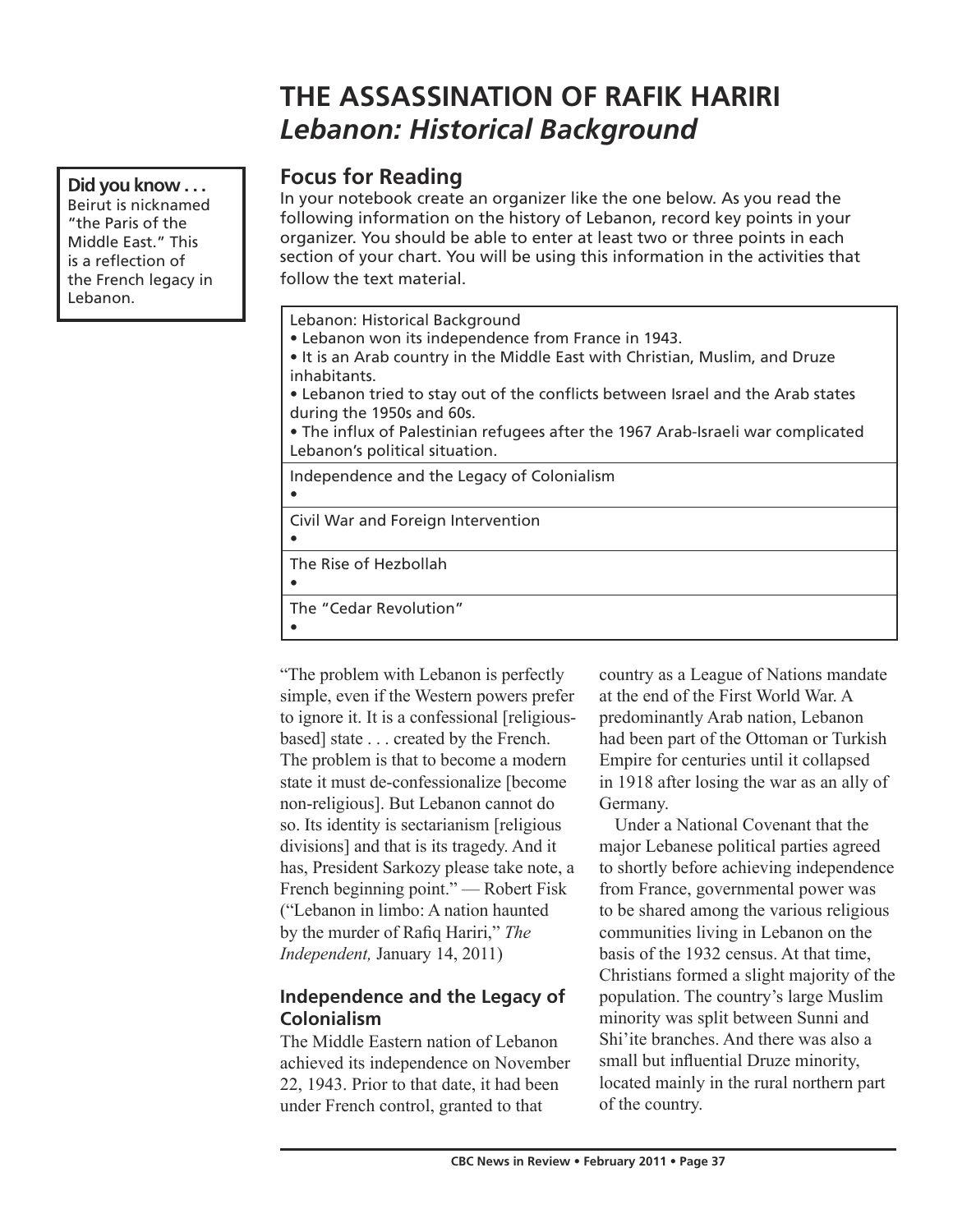**Did you know . . .** One of the most deadly attacks against the U.S. military occurred in Beirut in 1983. The militant Shi'ite militia called Amal, the predecessor of Hezbollah, planted two bombs that killed 241 U.S. Marines and 56 French paratroopers.

During the first decades following its independence, Lebanon emerged as a moderate, prosperous, and pro-Western state in the Middle East, under the guidance of President Camille Chamoun. It sought to remain aloof from the growing hostilities between Israel and its Arab neighbours, especially Egypt, Jordan, and Syria. It played no active role in the dramatic 1967 Six Day War that saw Israel emerge victorious over its foes. One of the results of that conflict was the expulsion of large numbers of Palestinians from areas falling under Israeli control. Many of these refugees fled north to Lebanon, where they formed an influential minority and further complicated the country's already divisive political culture. By the early 1970s, Yasser Arafat, the chairman of the Palestinian Liberation Organization (PLO), had established his political and military headquarters in Beirut, much to the chagrin of the country's anti-Palestinian Christian population.

### **Civil War and Foreign Intervention**

On April 13, 1975, an armed group from a pro-Christian party attacked a bus in Beirut, killing 27 Palestinian passengers. This ambush lit the fuse of a longsimmering sectarian conflict between Christians and Muslims in Lebanon and touched off a bloody civil war that was to last until 1990. During this tragic period in Lebanon's history, the country descended into a downward spiral of political and religious conflict, which was exacerbated by foreign interventions from Syria in the north and Israel in the south. Each of these countries sent troops into Lebanon and used their influence to set up and arm local militias. Despite a number of United Nations resolutions calling on Syria and Israel to withdraw their troops, both countries justified their presence on Lebanese soil on the

grounds of national security and ensuring stability for the Middle East.

Following Israel's second invasion of Lebanon in 1982, apparently designed to halt PLO rocket attacks on its northern borders, the pro-Israeli Christian militia went on a rampage in the Palestinian refugee camps of Sabra and Shatila in West Beirut, slaughtering a large number of innocent civilians. Despite its protests that it had played no active part in the massacre, Israel was sharply criticized, and a year later negotiated a troop-withdrawal agreement with Lebanon. Meanwhile, the Syrian military presence in Lebanon remained in place, along with an international peacekeeping force—composed of troops from Italy, France, and the United States—who arrived in Beirut in 1982.

By the late 1980s, Lebanon's civil war had dragged on for over a decade, with neither side showing any willingness to compromise. The county was ruled by two rival governments—a mainly Muslim regime based in West Beirut and a Christian authority in the eastern part of the capital. However, in late 1989, representatives of the warring Lebanese political factions met in the Saudi Arabian city of Ta'if and, facing considerable pressure from that country and other Arab neighbours, agreed to sign the Charter of National Reconciliation.

Under its terms, the president would always be a Maronite Christian, the prime minister a Sunni Muslim, and the speaker of the national assembly a Shi'ite Muslim. Following a complicated formula, a designated number of cabinet posts would be allocated to each religious group, including the Druze. By 1990, with Syria using its military muscle to crush any lingering opposition to the deal from a hold-out Christian faction, the Lebanese civil war was effectively over. The conflict had claimed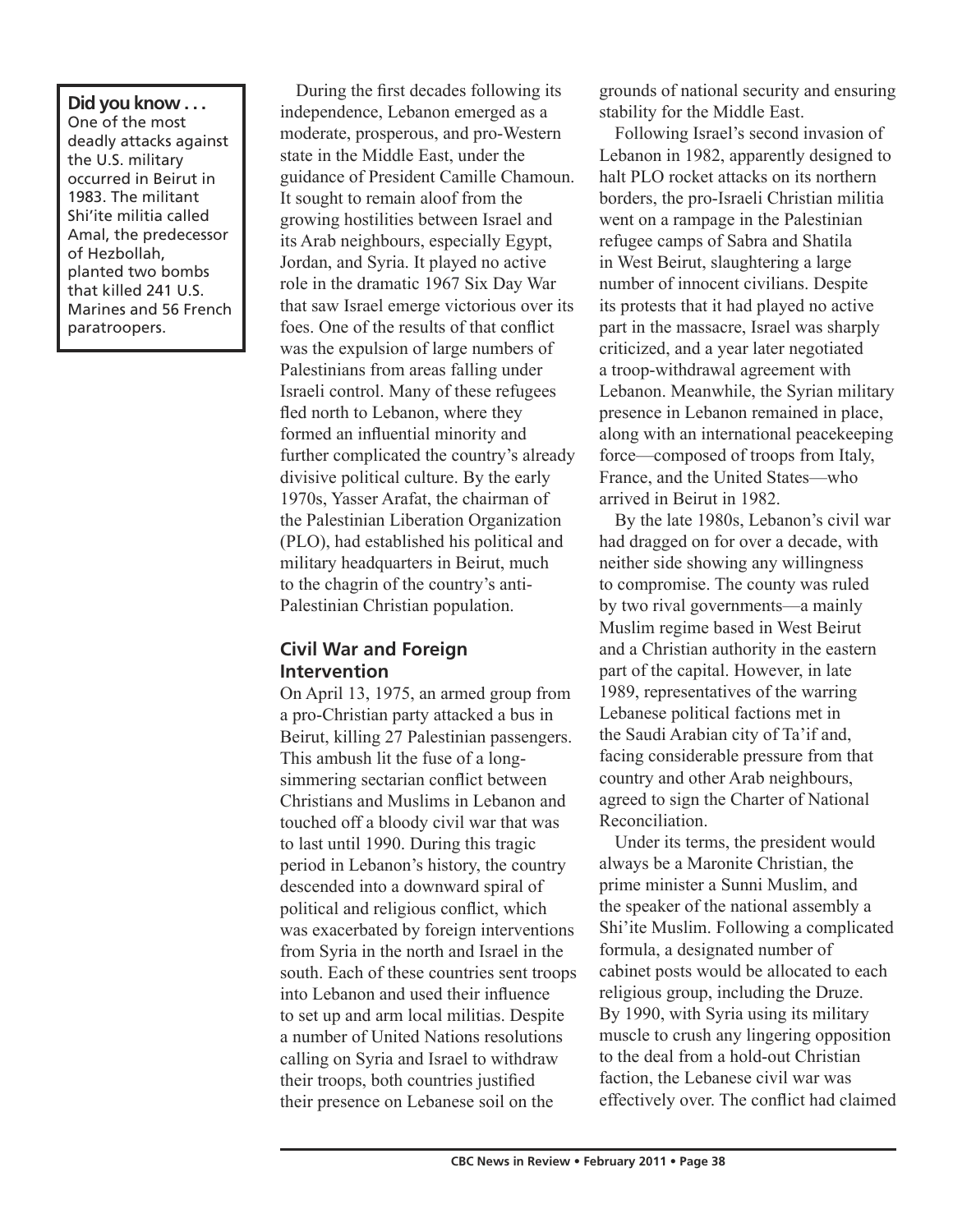#### **Did you know . . .** May 25, the day that Israeli troops withdrew from Lebanon, was proclaimed a national holiday celebrating "resistance and liberation."

the lives of over 150 000 Lebanese, most of them civilians, and had left Beirut practically in ruins.

### **The Rise of Hezbollah**

One of the most significant developments in the post-civil-war period in Lebanon was the rise of Hezbollah, the "Party of God," and its charismatic leader, Sheikh Hassan Nasrallah. Commanding the allegiance of Lebanon's large Shi'ite Muslim population, much of it based in Beirut and the southern part of the country, Hezbollah has become in effect a "state within a state," and has used its political and military influence to shape the course of Lebanese politics. Alone among any Arab nation or military faction, it can justifiably claim credit for defeating vastly superior Israeli forces on the field of battle. In 2000, its continual harassment of occupying Israeli troops in the south led to their complete and unconditional withdrawal.

In the summer of 2006, Israel launched a massive air and sea attack on Lebanon after Hezbollah had captured two of its soldiers. Civilian deaths resulting from Israeli air strikes aroused widespread international condemnation, as did Hezbollah's use of rockets to hit back at civilian targets inside Israel. Despite heavy bombardment and many attempts to eliminate Nasrallah and Hezbollah's command structure, Israel was finally forced to call off its offensive after 34 days of fighting. Over 1 000 Lebanese, mainly civilians, were killed, along with 159 Israelis, most of them soldiers. Nasrallah claimed the result of the standoff to be a great victory for the Lebanese resistance, although it came at a very high cost in lives and destruction of property.

Hezbollah's main international backers are Syria and Iran, which provide the organization with funds and military equipment. Regarded as a terrorist

organization by many Western countries, the group remains a permanent fixture on the Lebanese political stage. It holds a number of seats in the national government and operates an extensive network of schools, hospitals, and other social services that are available to all Lebanese irrespective of their religious faith. And while it is a militantly pro-Islamic organization, it does not advocate transforming Lebanon from a multi-religious democracy into an Islamic republic along the lines of Iran.

#### **The "Cedar Revolution"**

In the aftermath of the dramatic assassination of Rafik Hariri on February 14, 2005, both pro- and anti-Syrian demonstrators took to the streets of Beirut and other Lebanese cities in the hundreds of thousands. Supporters of Hariri were convinced that Syria was behind his killing and loudly called for the resignation of the pro-Syrian Lebanese government of Prime Minister Omar Karami and the total and immediate withdrawal of all occupying Syrian forces from the country. Despite vehement denials from Damascus that it had played any role in Hariri's killing, Syrian president Bashar al-Assad announced that he would pull all of his country's troops out of Lebanon by the end of April 2005.

Huge crowds demonstrated in the place that came to be called "Martyrs Square," where Hariri had met his death, calling for reforms in Lebanon's political structure. Foreign journalists quickly nicknamed these events the "Cedar Revolution," after Lebanon's national symbol, the cedar tree. But Lebanese supporters of the movement preferred to call it the "independence *intifada*," or uprising. And while the reform movement enjoyed widespread support among Christian, Druze, and Sunni Muslim Lebanese, the pro-Hezbollah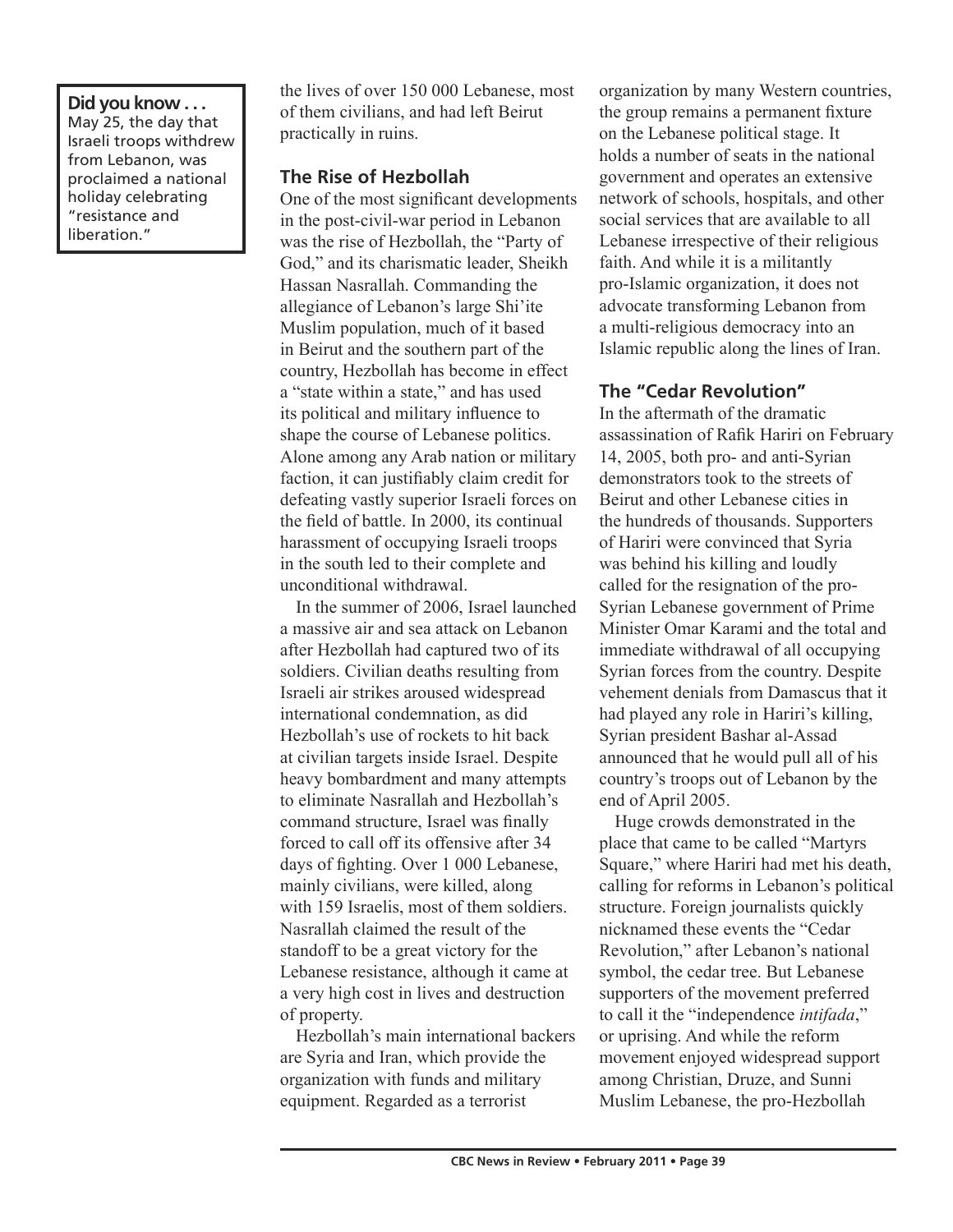and pro-Syrian masses of predominantly Shi'ite Muslims that also demonstrated in the weeks following Hariri's killing were at least as large, or possibly even larger in number.

This was a strong reminder to Lebanon's political leaders that Hezbollah was a force to be reckoned with. In the elections of June 2009, the pro-Hariri "March 14" coalition of parties, headed by his son Saad, won

71 of the 128 seats in the Lebanese parliament, with the other 57 going to the rival "March 8" faction dominated by Hezbollah. Each group took its name from the date of its largest and most successful rally following the murder of Rafik Hariri four years earlier. Humbled by the results, Saad Hariri regarded his bloc's victory as a posthumous tribute to his murdered father.

### **Follow-up**

- 1. With a partner, compare the information in your summary chart. Help each other to complete any missing information.
- 2. How successful was Lebanon in staying out of the conflicts between Israel and its Arab neighbours in the Middle East during the first decades after independence?
- 3. What were the main causes of the civil war in Lebanon? How did foreign intervention by Israel and Syria make the situation even worse?
- 4. Why did Hezbollah's successful military resistance to Israel increase its support in the Middle East while branding it a "terrorist organization" as far as Western countries are concerned?
- 5. How did the "Cedar Revolution" following the assassination of Rafik Hariri reveal the deep political and religious divisions inside Lebanon?
- 6. Read the quote by Robert Fisk at the beginning of this section. Explain what you think it means in your own words. Indicate whether or not you agree with it, and why.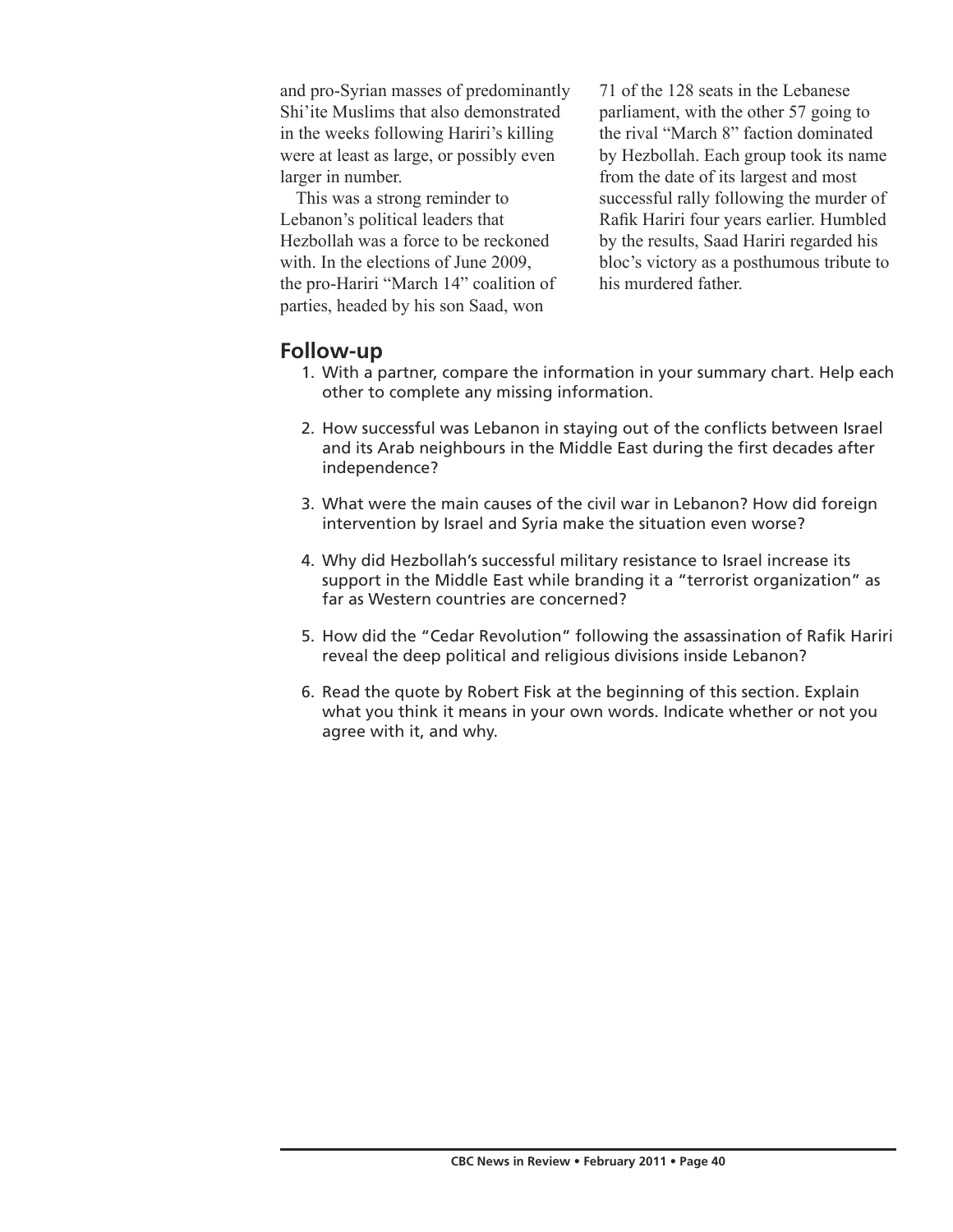# **THE ASSASSINATION OF RAFIK HARIRI** *Uncovering the Truth*

#### **Further Research**

Read more about Neil Macdonald's riveting documentary in "CBC investigation: Who killed Lebanon's Rafik Hariri?" at [www.cbc.ca/world/](http://www.cbc.ca/world/story/2010/11/19/f-rfa-macdonald-lebanon-hariri.html) [story/2010/11/19/f-rfa](http://www.cbc.ca/world/story/2010/11/19/f-rfa-macdonald-lebanon-hariri.html)[macdonald-lebanon](http://www.cbc.ca/world/story/2010/11/19/f-rfa-macdonald-lebanon-hariri.html)hariri.html

## **Focus for Reading**

As you read this section, remember that for a person or group to be presumed guilty of committing a crime, it must be shown that the party had a) the ability, b) the opportunity, and c) a motive for committing it. On the basis of the information provided in this section, based on the CBC investigative documentary into the assassination of Rafik Hariri, decide whether you think a solid case has been made to implicate Hezbollah in the Lebanese politician's killing.

### **Uncovering the Truth**

As of early 2011, with the sixth anniversary of Rafik Hariri's assassination approaching, a final resolution to the murder still appeared far away. But after Neil MacDonald's CBC investigative documentary *Getting Away with Murder* revealed dramatic evidence linking Hezbollah to the crime, pressure mounted both inside Lebanon and in international circles for the murderers to be brought to justice. The United Nations' Special Tribunal for Lebanon finally arrived at a decision on the matter. On January 17, 2011, Daniel Bellemare, the tribunal's Canadian chief prosecutor, announced that an indictment and supporting materials had been submitted to its headquarters in The Hague, Netherlands. It would now be up to the pre-trial judge, Daniel Fransen, to review the indictments and determine whether any arrest warrants based on the evidence should be issued. There was absolutely no indication as to what individuals or groups were named in the indictments, and it was unlikely that the tribunal would provide such information any time soon.

But even before the announcement that the indictments had been filed, it was clear to many observers that Hezbollah and its leader, Sheik Hassan Nasrallah, were likely to be implicated in Hariri's assassination. The CBC documentary had meticulously prepared a devastating case against the Lebanese Shi'ite Muslim group, largely based on the efforts of

Captain Wissam Eid of the Lebanese intelligence service. Eid had pored over a number of cell-phone calls placed in Lebanon around the time of Hariri's murder and had been able to identify three different colour-coded networks of phones that could be linked to the crime. As a result of his detailed and time-consuming research, Eid was able to trace the phones to Beirut's Great Prophet Hospital, known to be a major Hezbollah command centre.

Eid's evidence report was submitted to the UN tribunal that had been named to investigate Hariri's assassination in 2005, but it was mysteriously lost and did not surface until shortly before Eid was killed in a car bomb in January 2008. By this time, according to the CBC documentary, some officials inside the tribunal were beginning to suspect that Colonel Wissam al Hassan, the head of Lebanese intelligence, may have been responsible for arranging Eid's death. This was because al Hassan had been unaccountably absent from Hariri's motorcade on the day of the blast, which was extremely suspicious given his position as head of the country's intelligence system. Al Hassan's alibi, that he was writing a university examination on that fateful day and had explained the reason for his absence to Hariri in advance, appeared highly dubious given the phone records that Eid had uncovered. The documentary hints at the possibility that al Hassan may have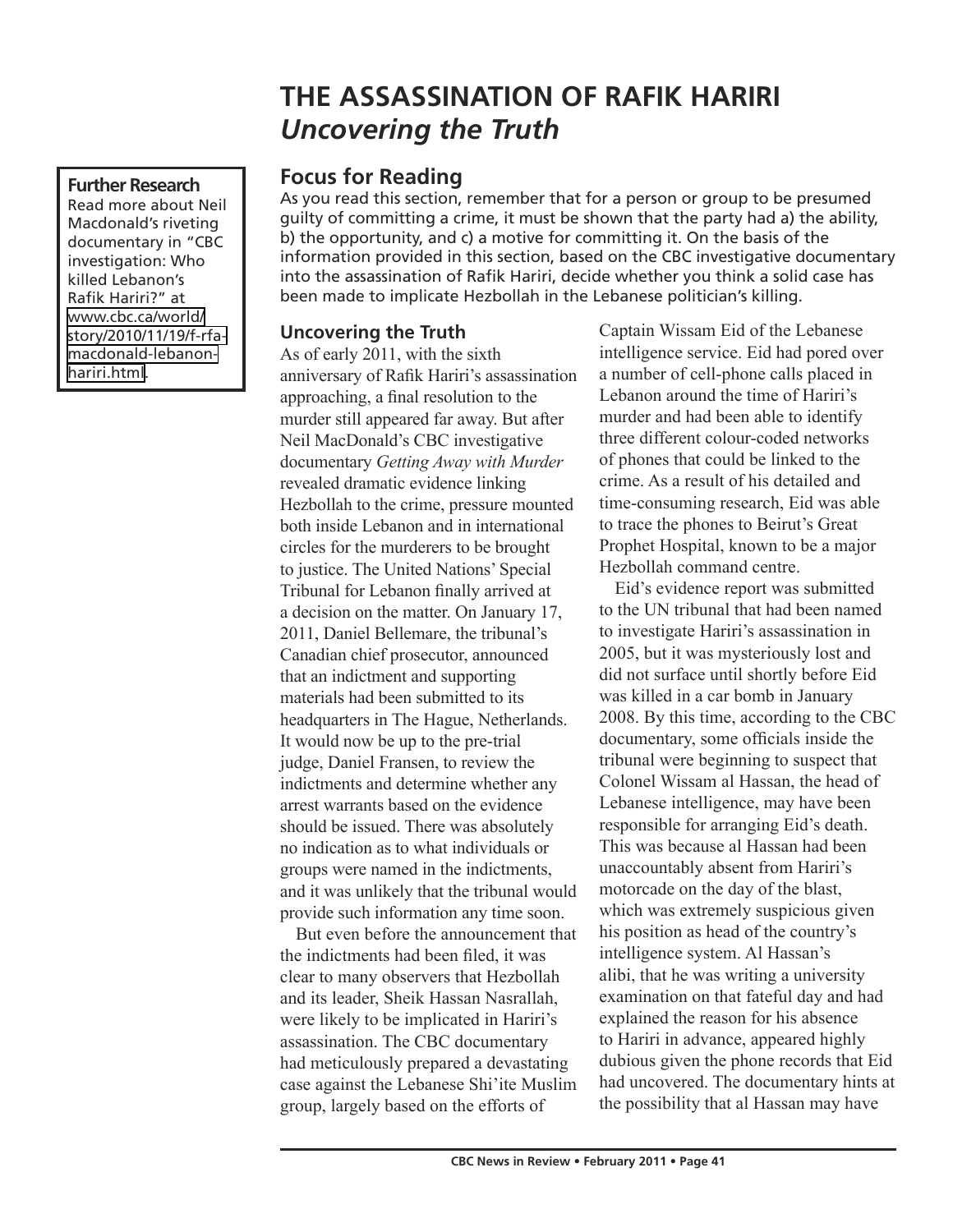been working behind the scenes with Hezbollah against Hariri and the tribunal whose task it was to uncover the truth about his assassination.

Ever since the tribunal was created, the commissioners heading it have been extremely reluctant to delve too deeply into evidence such as that provided by the CBC. Invariably the justification for their hesitation, bordering on inaction, was that any quick rush to judgment in the case that implicated Hezbollah might have profound and disastrous consequences for Lebanon's precarious political situation and might even plunge the country into a new civil war. Amid the controversy arising from the documentary and the indictments the tribunal finally issued in early January, Hezbollah withdrew its ministers from the Lebanese cabinet in protest, causing the resignation of the coalition government headed by Prime Minister Saad Hariri.

Nasrallah firmly denied that his group had any link to the assassination, instead pointing to Israel as the likely culprit. This was an astute political move in the Middle East, where Israel is generally viewed quite negatively, especially since it has targeted for assassination Palestinian leaders and others it regards as a threat to is security in the past. By late January 2011, it was beginning to appear that Hezbollah's gambit might have paid off and that it would emerge as the most significant political force in the new Lebanese government.

The CBC documentary found no evidence linking Israel to the killing of Hariri and dismissed Nasrallah's claims as baseless and merely an attempt to deflect blame from Hezbollah itself. But there are some who take these accusations seriously. For example, Jurgen Kulbel, a German criminal investigator, in his book *The Murder of Hariri,* alleges that the Israeli intelligence agency Mossad and the

U.S.'s C.I.A. were jointly responsible for planning and orchestrating Hariri's killing. As evidence for this, Kulbel points to the fact that the sophisticated jamming device designed to neutralize remote-control bombs, which Hariri had installed in his vehicle, had been turned off just prior to the assassination. Since this device was developed and manufactured in Israel, only that country's secret service would have had the ability to disconnect it. Further, he suggests that both Israel and the United States might have had an ulterior motive in using Hariri's murder, and the outrage it would inevitably provoke in Lebanon, to discredit Syria and Hezbollah, topple the pro-Syrian government, and unite the various political factions inside Lebanon into a force powerful enough to destroy Hezbollah once and for all.

Despite such provocative hypotheses, the majority view among journalists and foreign policy experts familiar with the labyrinthine and murky world of Lebanese politics is that either Syria or Hezbollah, or possibly both in tandem, were ultimately responsible for Hariri's killing. But they are also very doubtful whether anyone will, in the end, be brought to account for this deed. For this reason, the assassination of Rafik Hariri may in fact be a case of the guilty party or parties "getting away with murder."

In the words of former U.S. Middle East envoy Scott Carpenter, quoted in the CBC documentary, "Sitting where I am right now . . . is Hezbollah going to get away with it? Yes. Fewer travesties will be greater, but I don't see where the international will is to take this on, and I certainly don't see, absent that international will, how the Lebanese people can take it on" ("CBC investigation: Who killed Lebanon's Rafik Hariri?" at cbc.ca). Only time will tell whether Carpenter's bleak assessment of the Hariri assassination will be proved correct.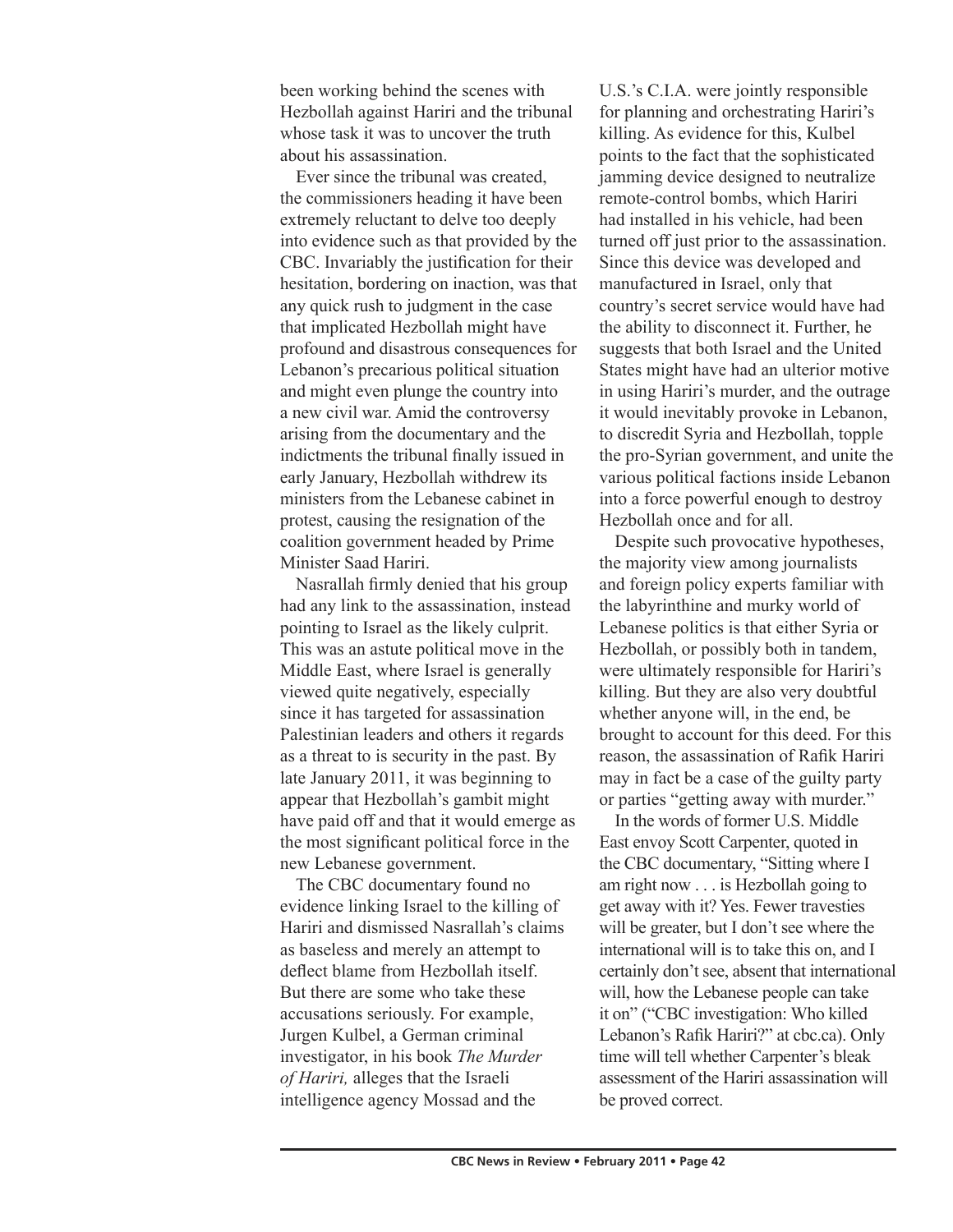# **Follow-up**

- 1. With a partner, compare your responses to those from the Focus for Reading. Do you think the case the CBC documentary has made linking Hezbollah to Hariri's killing is solid? Why or why not?
- 2. Why was implicating Israel in Hariri's assassination an intelligent move for Hezbollah leader Sheikh Nasrallah? Do you think there is any credible evidence to implicate Israel? Why or why not?
- 3. Do you agree with former U.S. Middle East envoy Scott Carpenter that it is highly unlikely that Hezbollah will ever be held to account for Hariri's killing? Why or why not?